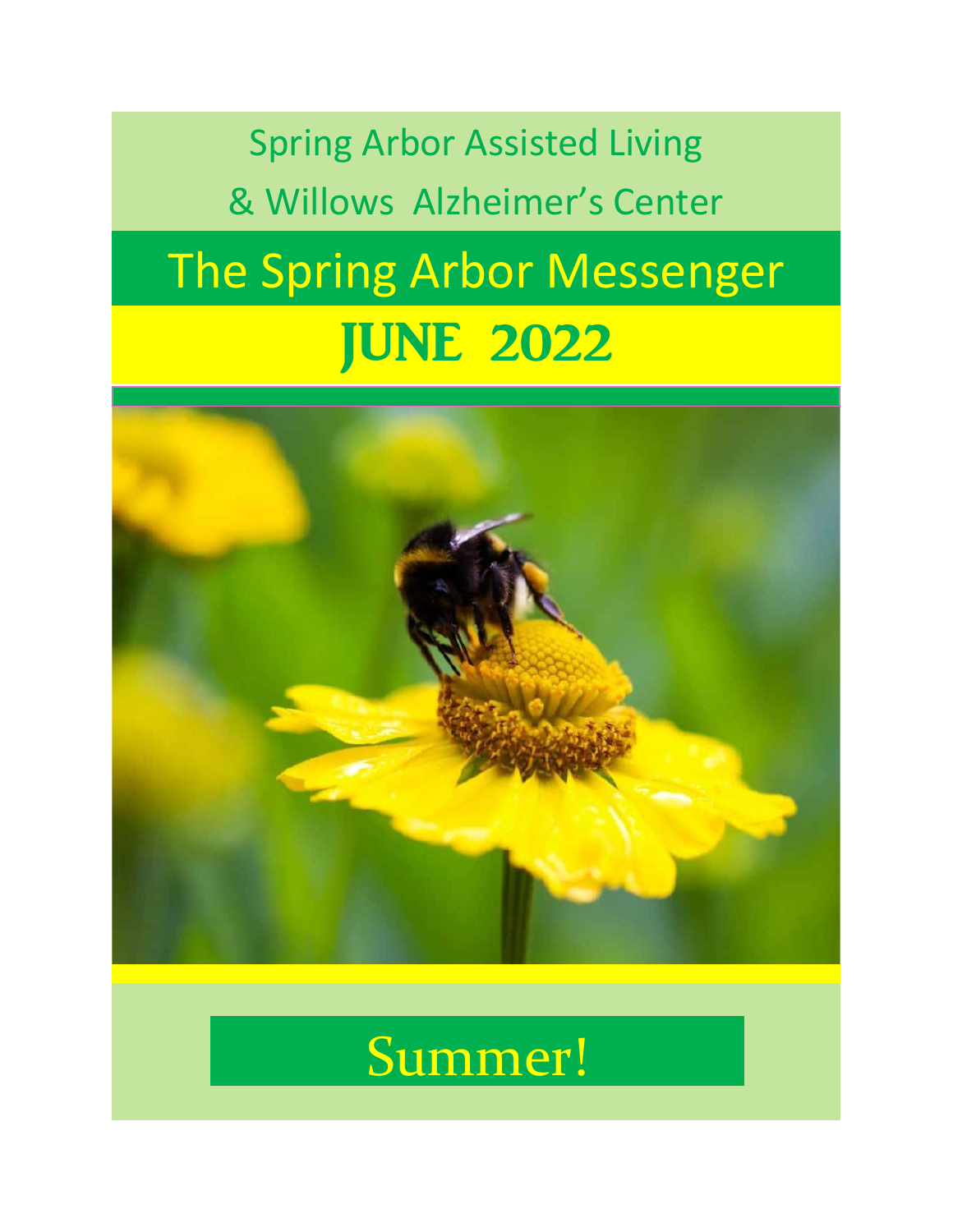## **REGULARLY SCHEDULED ACTIVITIES**

Exercise & Happy Hour

Monday, Tuesday, Wednesday and Friday from 10:00 a.m. until 10:45 a.m.



Manicures in the Activity Room Enjoy yourself and get pampered every other Wednesday at 2:30 pm



Weekly Church Services



Sunday, June 5 at 2:30 Spring Arbor Free Methodist Church. Sunday, June 12 at 2:30 North Parma United Methodist. Sunday, June 19 at 2:30 Horton Congregational Sunday , June 26 at 2:30 Hillside United Methodist \* We have Bible Study with Craig Britton from Redeemer Lutheran on Thursday afternoons at 2:00pm in the Activity Room.

4th Thursday of each month Catholic Communion provided by Jackson Catholic **Services** 

#### BINGO

EVERY TUESDAY AT 2:00 p.m. IN THE ACTIVITY ROOM.

|    |    | <b>ARR 1 8246</b> |    |                |
|----|----|-------------------|----|----------------|
| 14 | 20 | 32                | 52 | 71             |
|    | Ú  | 42                | 55 | 64             |
|    | 23 | FREE              | 58 | 69             |
|    | 28 | Δ                 | 56 | $\overline{2}$ |
| 15 |    | $\ddot{3}$        | 53 | 66             |



Coloring Club is held the 1st and 3rd Thursday at 4pm in the Activity Room.

GROCERY SHOPPING IS OFFERED EVERY THURSDAY LISTS ARE DUE TO JODI BY WEDNESDAY .



\*\*\*Activities are subject to change.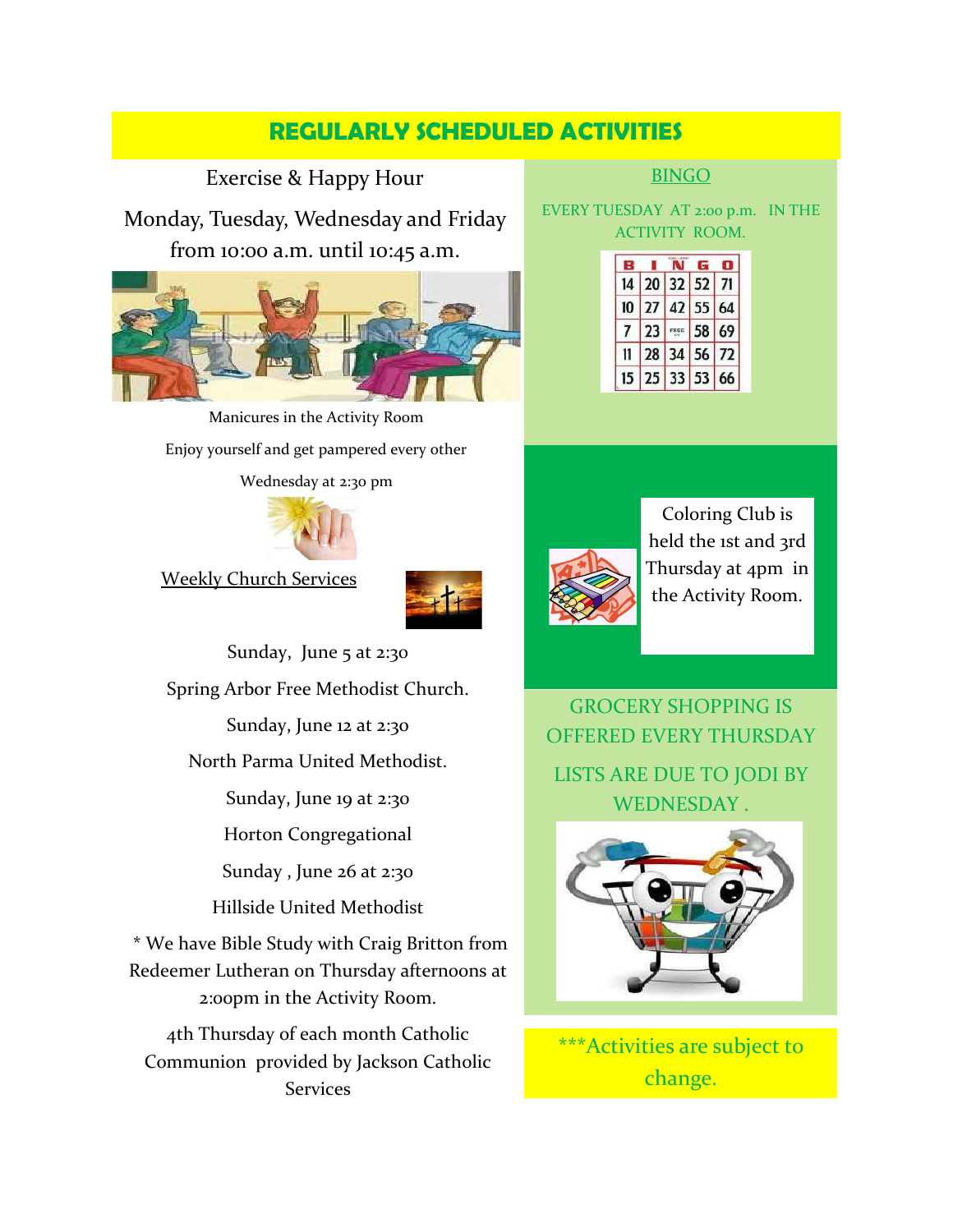## *Monthly Birthdays New Staff*

#### **JUNE Resident Birthdays**

June Mitchell - 17th Marjorie Ellison - 27th

#### **June Staff Birthdays**

Deb Wheaton - 9th Daniel McEllis - 23rd Sue Martin - 25th

Brittney Fitzgerald - Laundry Amy Puente - Housekeeping Meg Moffitt - RA



Merton Arvidson



## Spring Arbor Assisted Living & Willows Alzheimer's Center

*"You've trusted us for over 50 years, and we're still caring!"* 3700 S. Dearing Rd. Spring Arbor, MI 49283

**Phone: 517-750-2700 Fax: 517-750-3955 E-mail: jodi@gantonretirement.com www.gantonretirement.com**

**Lloyd & Judi Ganton, Owners Paul Buchholz, President / CFO Catina Lowe, Administrator Susan Stubbins, LPN., Director Of Nursing Adryan Porter, Building Manager Jodi Maske, Activities Director Brittney Mick, Dietary Manager**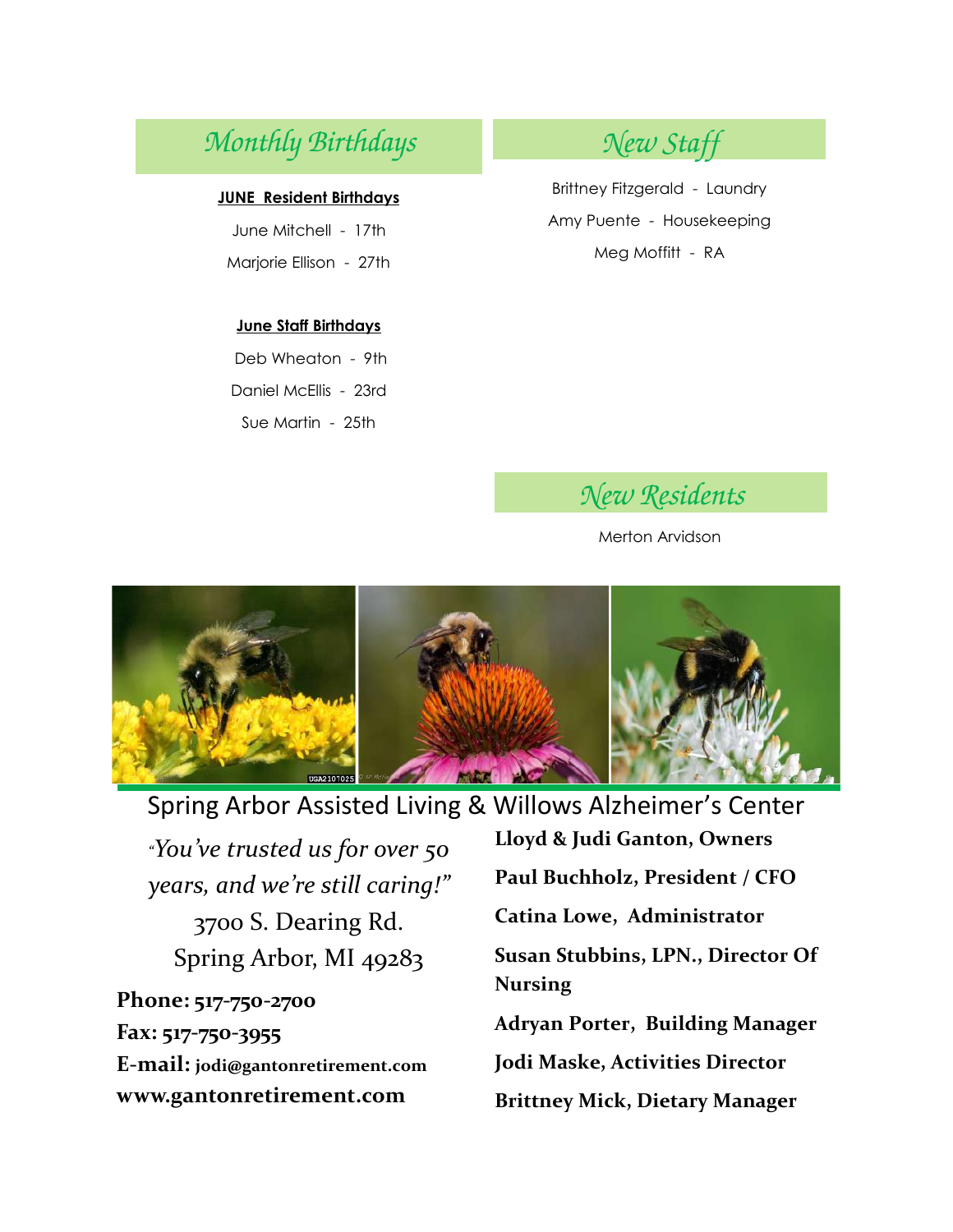## JUNE EMPLOYEE OF THE MONTH

## Penny McEllis

Penny is the June 2022 Employee of the Month.

Originally from Grass Lake, Penny now lives in Hanover. She has four sons and seven grandchildren.

Penny has worked in the manufacturing environment for most of her career but says she really likes her job in Laundry here at Spring Arbor Assisted Living. She really enjoys the residents and her co-workers.

When not at work, Penny spends time with family and friends, she likes to swim in her pool and play cornhole.



June 2022 Employee of the Month Penny McEllis

### **JUNE HAPPENINGS**

3rd - Travelogue and Popcorn 6th - Concert "Katie Geddes and the David's" 8th - Cornhole Games on the Deck 13th - National Donut Day 15th - Concert "Marty Noss" 17th - Bus Trip to Cascades Park to get Ice Cream 20th - Fathers Day Grill Out 22nd - "Brad Frey" in concert 22nd - Steak Dinner at Sandstone Congregational Church ( sign up w/ Jodi) 24th - Lunch Bunch In ( sign up with Jodi) 27th - Karaoke with Deb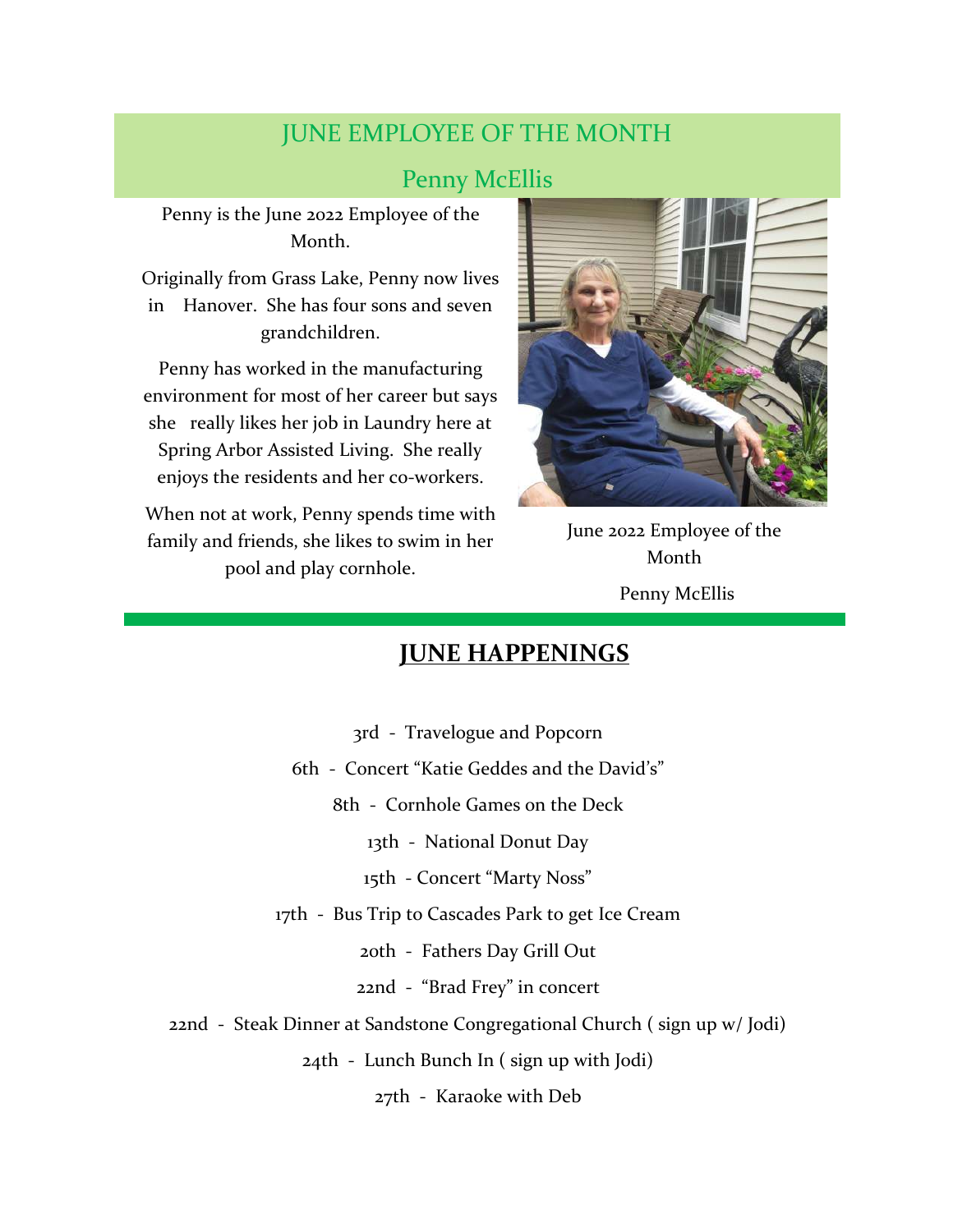

**Find 5 differences**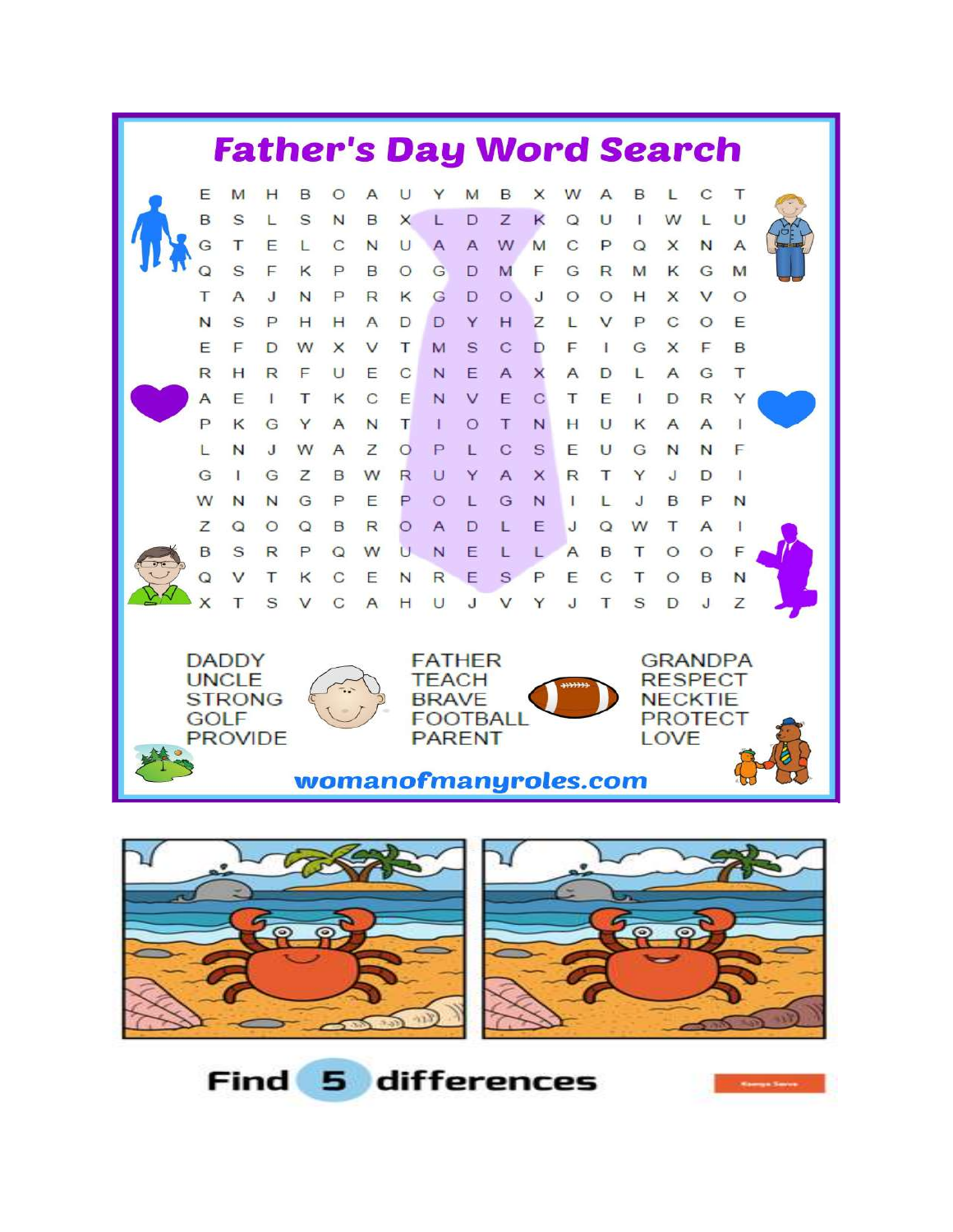### SUMMER WORD SCRAMBLE

| <b>AACTVONI</b><br><b>DAOR PTIR</b> |
|-------------------------------------|
| <b>UTEDRNH SSROTM</b><br>PIFL POFL  |
|                                     |



Enjoying a concert by the Chelsea Gospel Choir!







Mother's Day Tribute Concert by Fred Walker